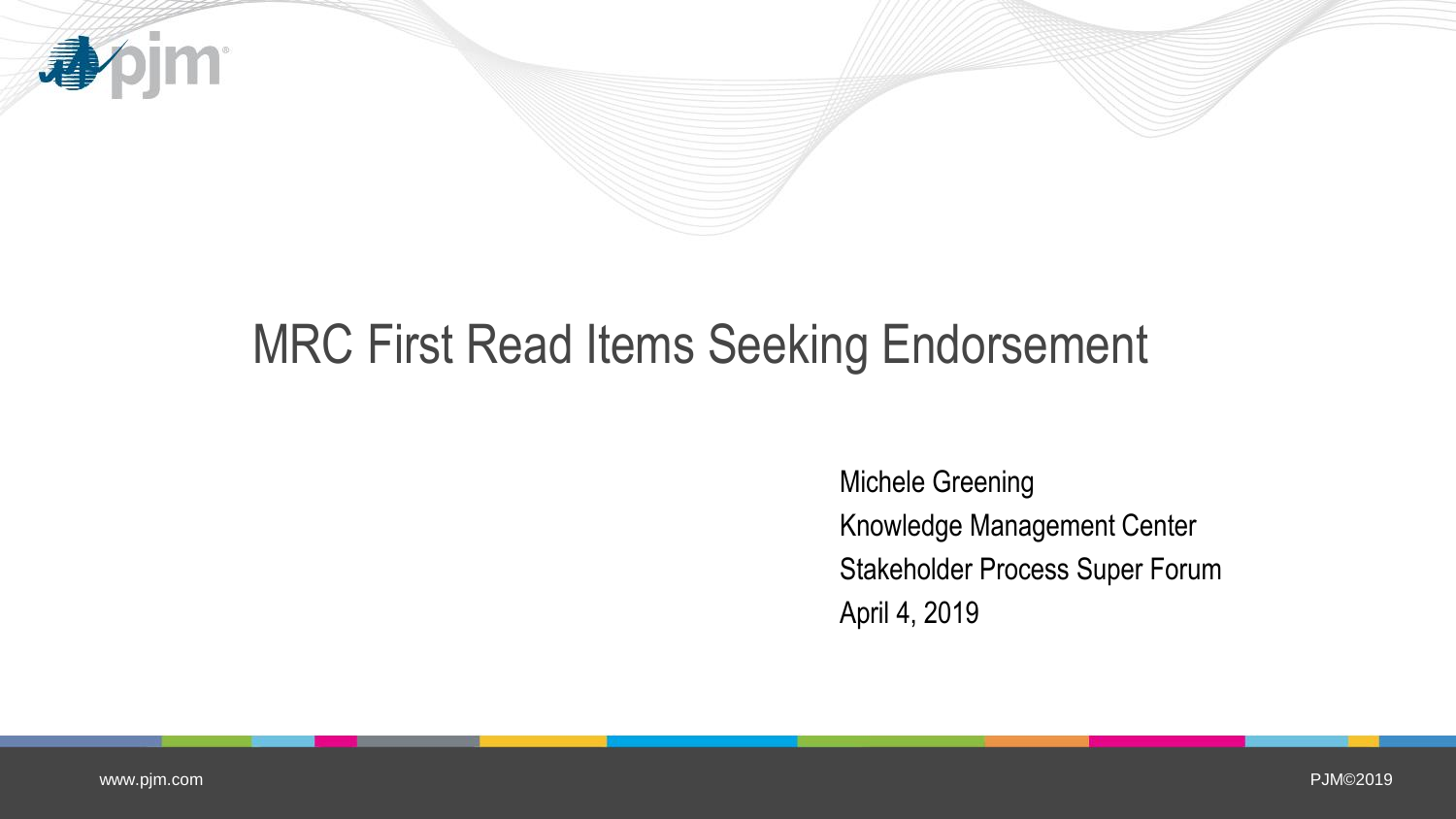



- MRC Meetings
	- 2017, 2018, and Jan/Feb 2019
- Items noticed on an agenda as seeking endorsement on first read.
	- Included regardless of endorsement outcome
	- Includes first read endorsements deferred until a later meeting
	- Excludes first read items not seeking endorsement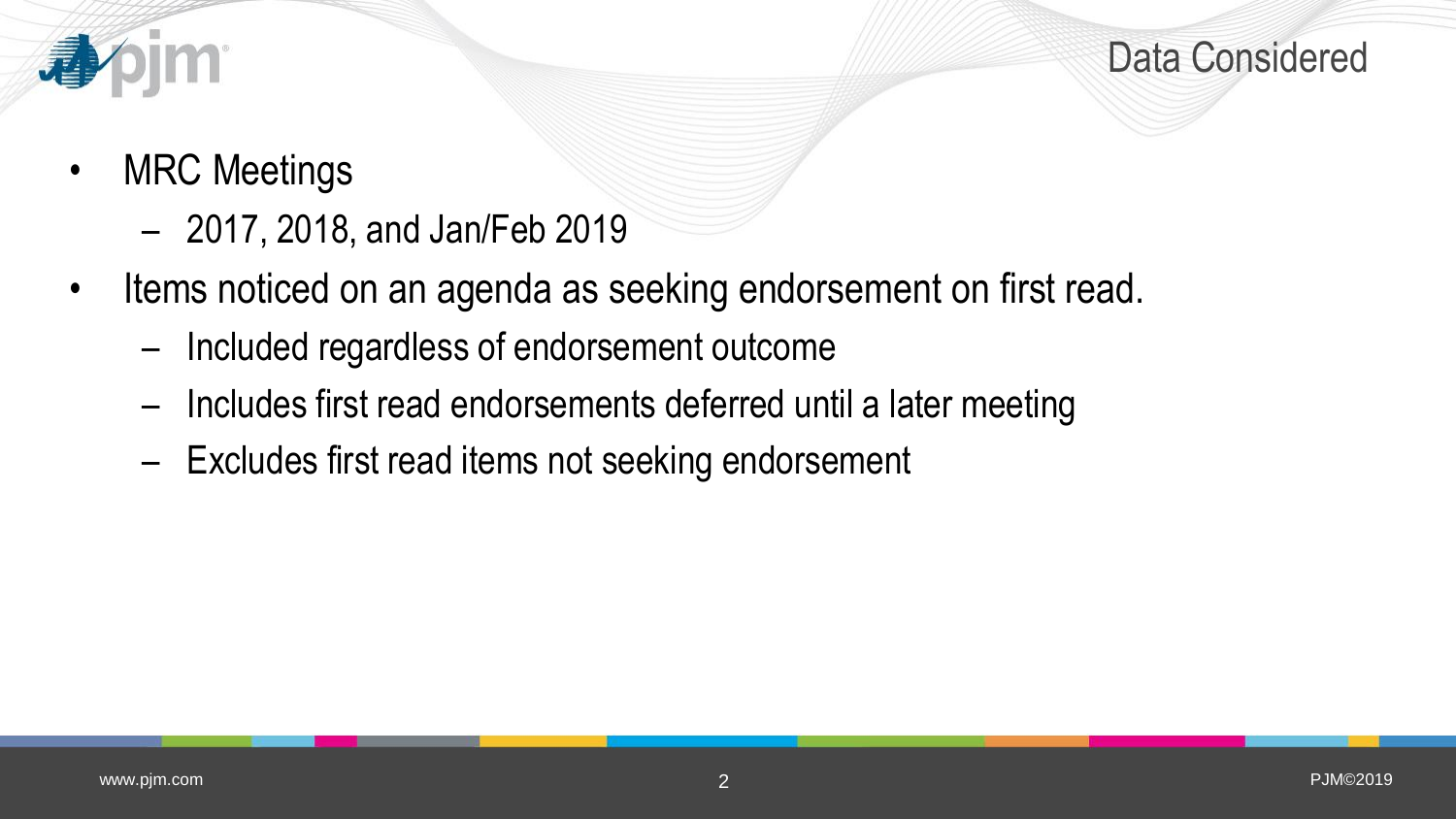

| <b>Items Seeking Endorsement on First Read</b> |                                                 |                                                               |              |
|------------------------------------------------|-------------------------------------------------|---------------------------------------------------------------|--------------|
|                                                | <i>**</i> Total # of MRC<br><b>Agenda Items</b> | Total # First Read   % of Total Agenda<br><b>Endorsements</b> | <b>Items</b> |
| 2017                                           | 155                                             | 6                                                             | 3.87%        |
| 2018                                           | 144                                             | 12                                                            | 8.33%        |
| *2019                                          | 12                                              | 1                                                             | 8.33%        |
| <b>Totals</b>                                  | 311                                             | 19                                                            | 6.11%        |

*\*Includes only January and February data \*\*Noticed agenda items excluding subparts* 

- The number of first read items seeking endorsement was less than 10% of the total agenda items in each year.
- First read endorsements in 2018 doubled the prior year.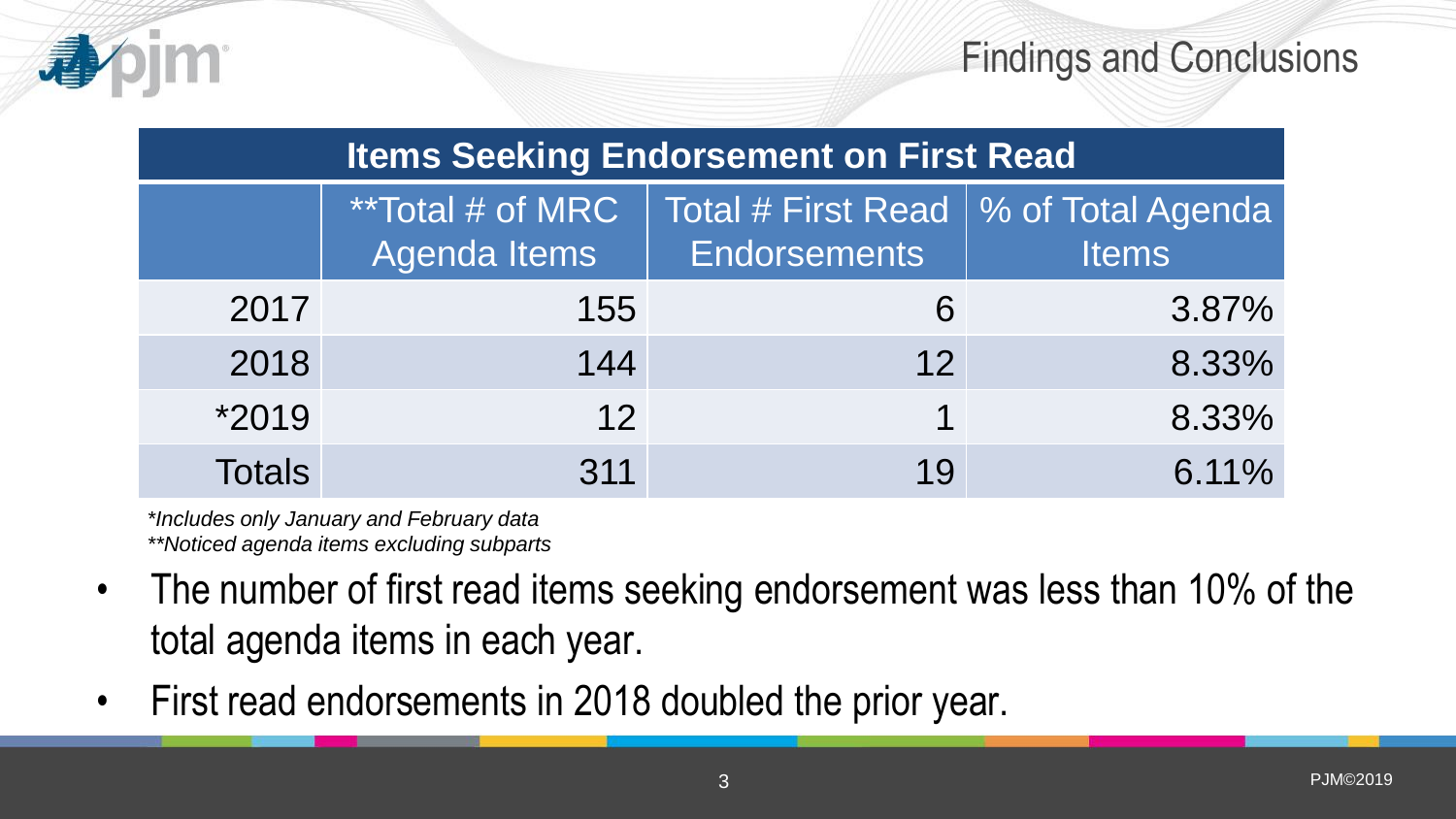

Findings and Conclusions

| <b>Items Seeking Endorsement on First Read (Counts)</b> |                                           |                 |                         |
|---------------------------------------------------------|-------------------------------------------|-----------------|-------------------------|
|                                                         | Total # First Read<br><b>Endorsements</b> | <b>Deferred</b> | Non-Deferred<br>(Voted) |
| *2017                                                   | 6                                         |                 |                         |
| 2018                                                    | 12                                        | 3               |                         |
| $*2019$                                                 |                                           |                 |                         |
| Totals                                                  |                                           | 5               |                         |

*\*One motion to defer failed and was ultimately voted; this item is counted under the non-deferred column and excluded from the deferred column counts.* 

*\*\*Includes only January and February data*

• In each year, the majority of first read items proceeded with endorsement.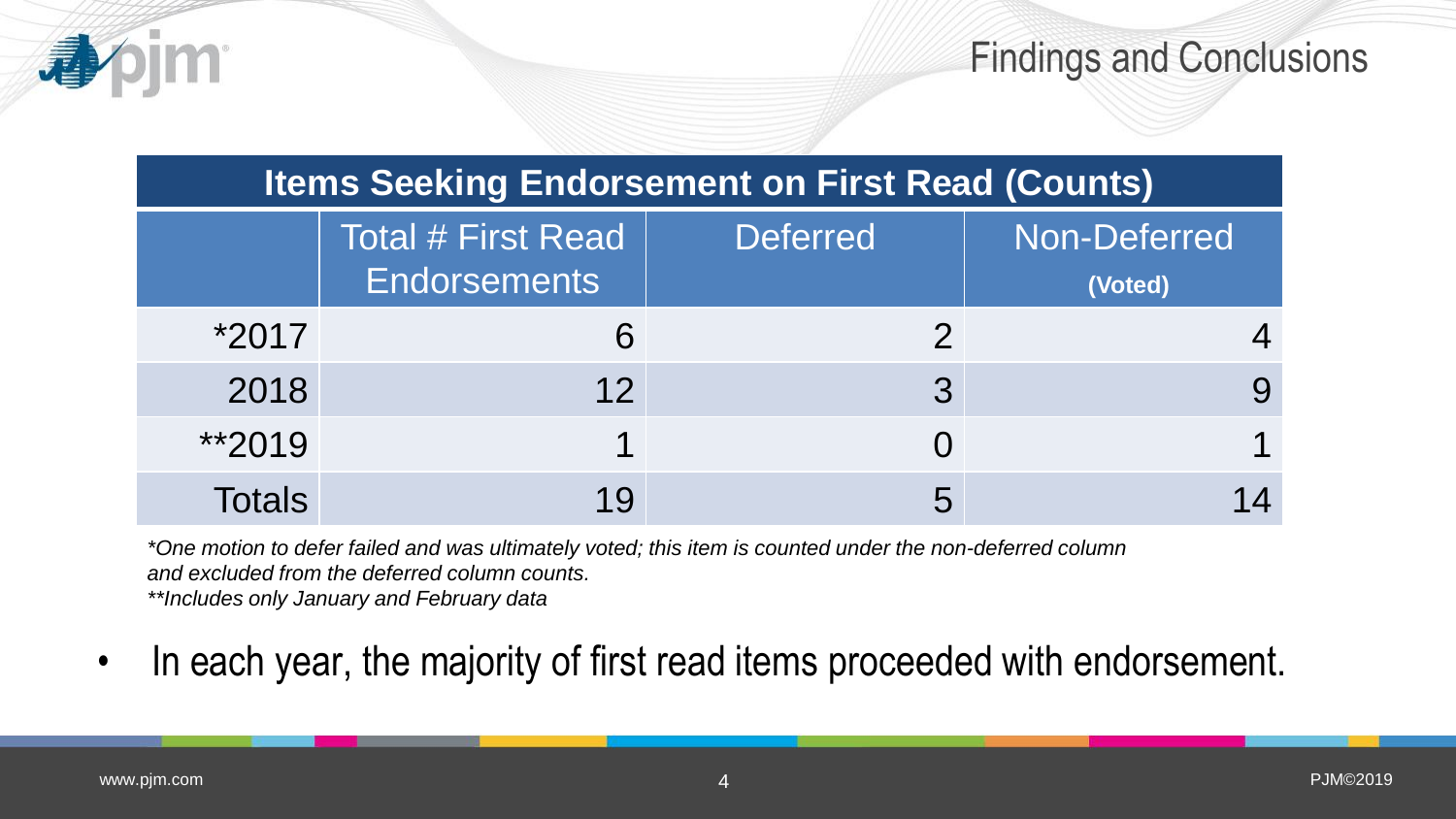

Findings and Conclusions

| <b>Items Seeking Endorsement on First Read (Percentages)</b> |                                           |                 |                         |
|--------------------------------------------------------------|-------------------------------------------|-----------------|-------------------------|
|                                                              | Total # First Read<br><b>Endorsements</b> | <b>Deferred</b> | Non-Deferred<br>(Voted) |
| *2017                                                        | 6                                         | 33.33%          | 66.67%                  |
| 2018                                                         | 12                                        | 25%             | 75%                     |
| **2019                                                       | $\blacktriangleleft$                      | $0\%$           | 100%                    |
| <b>Totals</b>                                                | 19                                        | 26.32%          | 73.68%                  |

*\*One motion to defer failed and was ultimately voted; this item is counted under the non-deferred column and excluded from the deferred column counts.* 

*\*\*Includes only January and February data*

In each year, the majority of first read items proceeded with endorsement.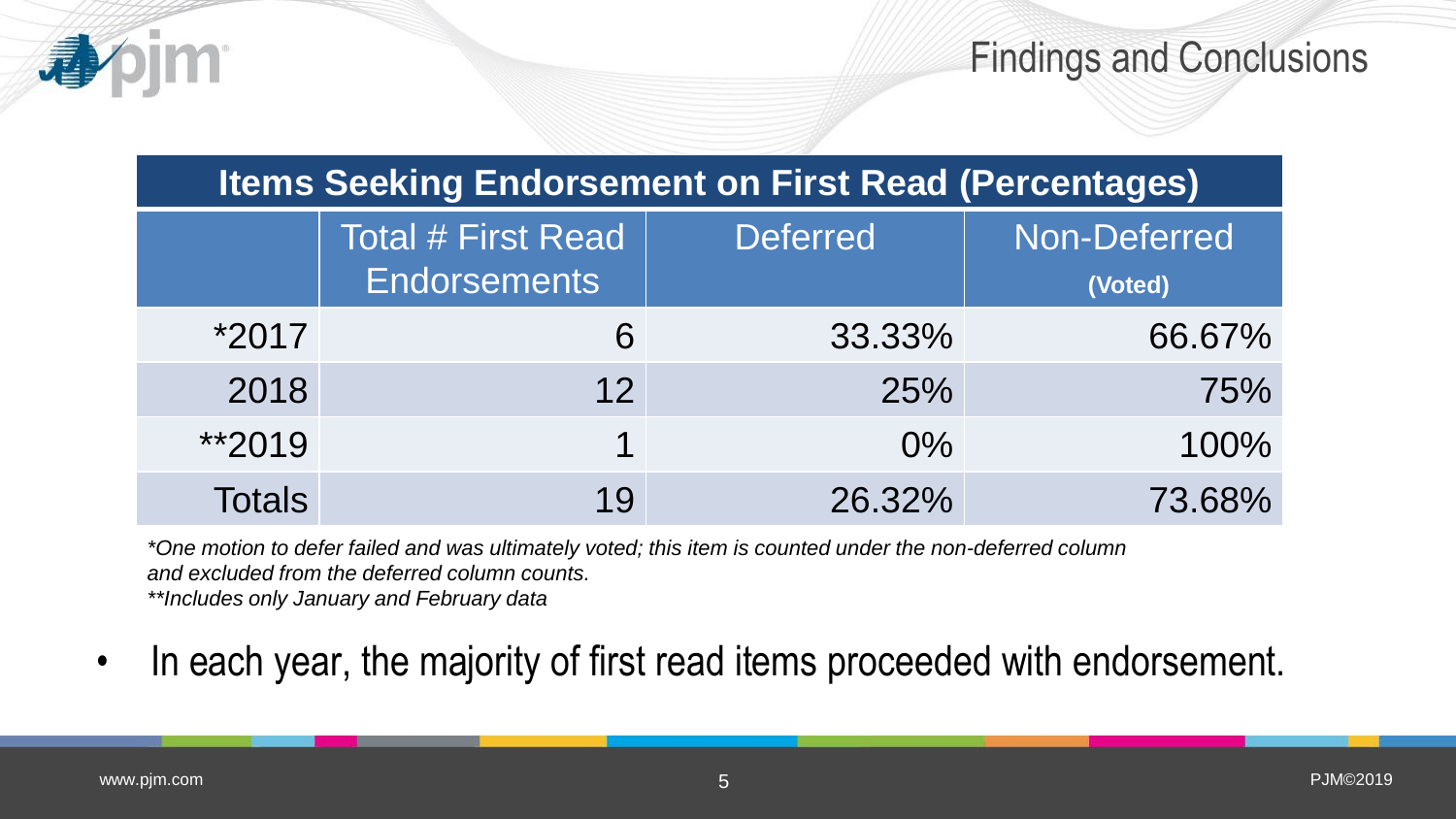

## **Items Seeking Endorsement on First Read (Deferred)**

|               | <b>Deferred</b> | # Endorsed   | % Endorsed |
|---------------|-----------------|--------------|------------|
| 2017          |                 |              | 100%       |
| 2018          |                 | $*1$         | 33.33%     |
| $*2019$       |                 |              | n/a        |
| <b>Totals</b> | 5               | $\mathbf{z}$ | 60%        |

*\*Two items were deferred for a year or greater; endorsement remains outstanding for these. \*\*Includes only January and February data*

)jm\*

4